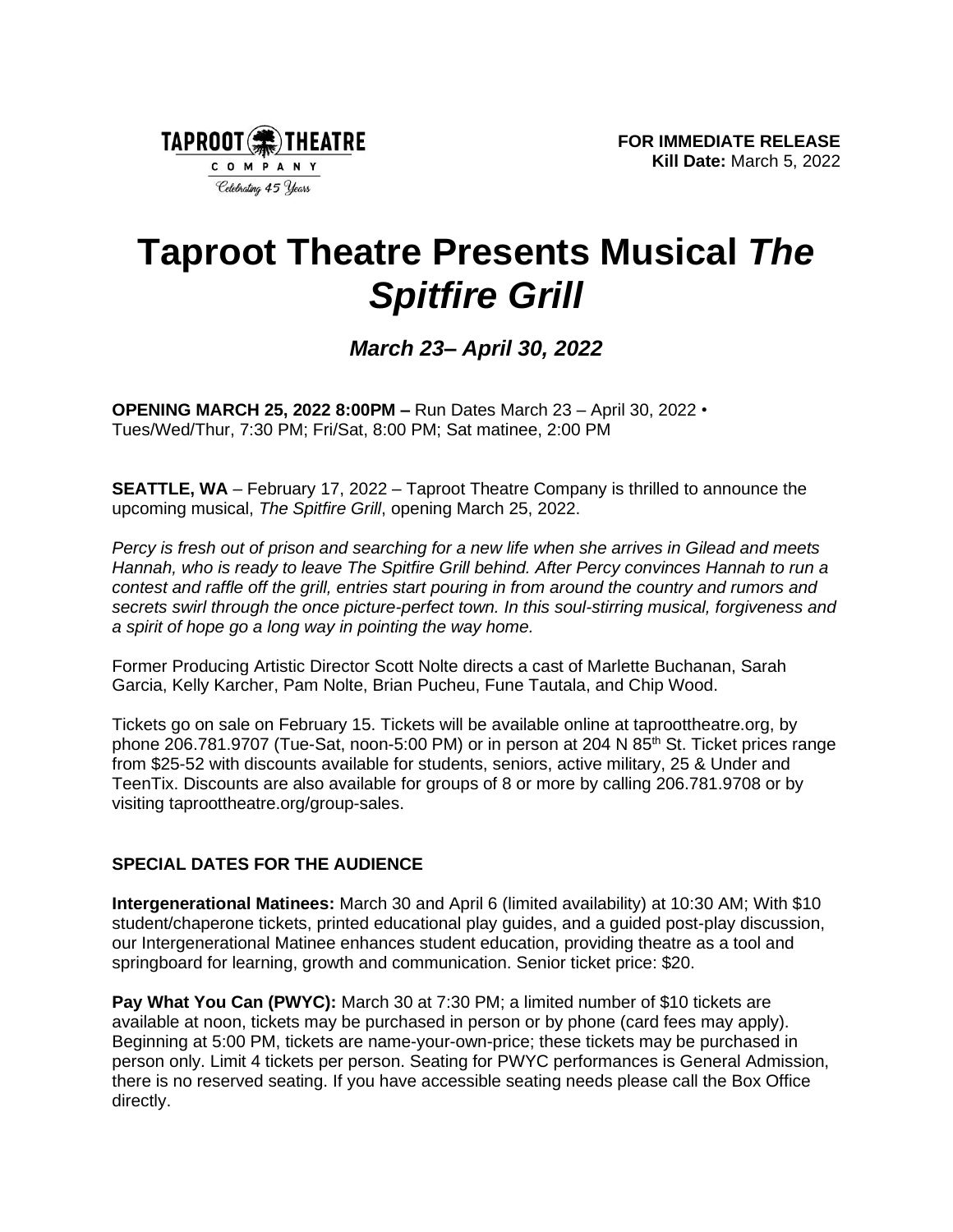**Senior Matinees:** March 29 and April 20 at 2:00 PM; Our Senior Matinee program provides anyone aged 62 and older with an affordable way to participate in live theatre in convenient daytime performance. Both performances will feature a post-play discussion, immediately following the show.

#### *THE SPITFIRE GRILL* **FACT SHEET**

**WHAT:** Taproot Theatre Company presents *The Spitfire Grill* with music and book by James Valcq, lyrics and book by Fred Alley, based on the film by Lee David Zlotoff. *Percy is fresh out of prison and searching for a new life when she arrives in Gilead and meets Hannah, who is ready to leave The Spitfire Grill behind. After Percy convinces Hannah to run a contest and*  raffle off the grill, entries start pouring in from around the country and rumors and secrets swirl *through the once picture-perfect town. In this soul-stirring musical, forgiveness and a spirit of hope go a long way in pointing the way home.*

**WHEN:** March 23 – April 30, 2022 • Tues/Wed/Thur, 7:30 PM; Fri/Sat, 8:00 PM; Sat matinee, 2:00 PM

*Dates to note:* Previews: March 23 and 24, 7:30 PM Opening Night: March 25, 8:00 PM Intergenerational Matinees: March 30 and April 6, 10:30 AM Pay What You Can: March 30, 7:30 PM Midweek Matinees: March 29 and April 20 at 2:00 PM (*limited availability*)

**WHERE:** Taproot Theatre Company's Jewell Mainstage Theatre, 204 N 85<sup>th</sup> St, Seattle, WA 98103

**TICKETS:** Tickets go on sale on February 15. Tickets will be available online at taproottheatre.org, by phone 206.781.9707 (Tue-Sat, noon-5:00 PM) or in person at 204 N  $85<sup>th</sup>$ St. Ticket prices range from \$25-52 with discounts available for students, seniors, active military, 25 & Under and TeenTix. Discounts are also available for groups of 8 or more by calling 206.781.9708 or by visiting taproottheatre.org/group-sales.

# **AGE RECOMMENDATION:** 12+

# **CAST**

| Marlette Buchanan*  | <b>Effy Krayneck</b>      |
|---------------------|---------------------------|
| Sarah Garcia        | <b>Percy Talbott</b>      |
| Kelly Karcher*      | <b>Shelby Thorpe</b>      |
| Pam Nolte           | Hannah Ferguson           |
| <b>Brian Pucheu</b> | Caleb Thorpe              |
| <b>Fune Tautala</b> | <b>Sheriff Joe Sutter</b> |
| Chip Wood           | The Visitor               |

#### **BAND**

Michael Matlock *Keyboard and Conductor*